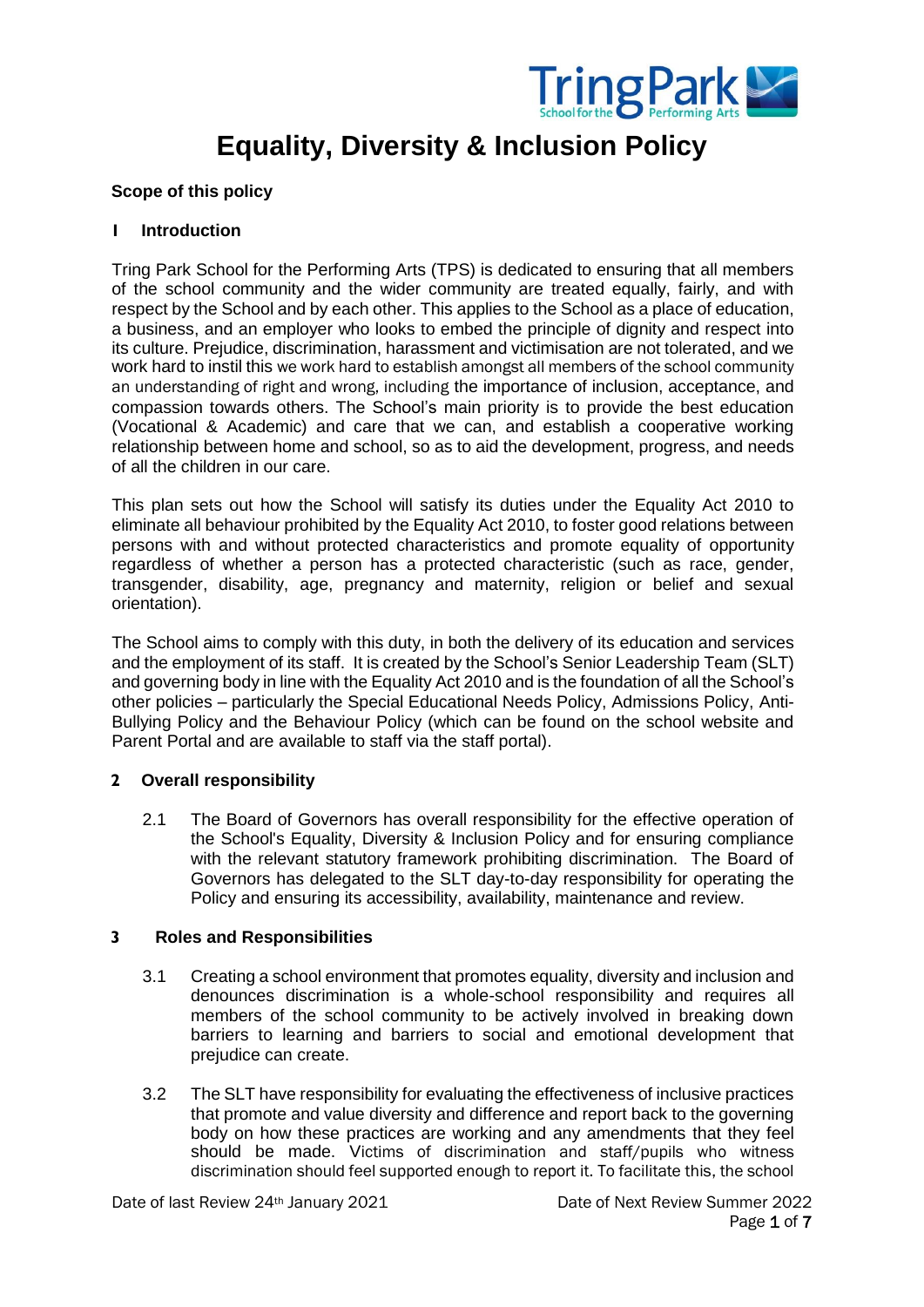

intends to create a safe environment where reporting is encouraged. Staff are encouraged to report discrimination to their manager or HR. Students/pupils are encouraged to report to their Head of Year.

- 3.3 All those working at a management level have a specific responsibility to set an appropriate standard of behaviour, to lead by example and to promote the aims and objectives of the School with regard to equality, diversity and inclusion. They are responsible for:
	- $\circ$  promoting the School's policy on equality, diversity and inclusion both within the School and externally to the rest of the community
	- $\circ$  ensuring that all staff are aware of their role and responsibilities regarding the promotion and delivery of equality, diversity and inclusion in school
	- o challenging inappropriate language and behaviour
	- o tackling bias and stereotyping
	- o taking appropriate action where discrimination or victimisation occurs
- 3.4 An Equality, Diversity and Inclusion working group (EDIWG) has been established. The terms of reference can be found at Appendix 1.
- 3.5 Individual staff in the School are expected to take responsibility for supporting and promoting equality, diversity and inclusion in school above and beyond the responsibilities listed below:
	- ensure that they are up to date and aware of the contents of this plan and the School's policy towards all types of discrimination
	- challenge inappropriate language and behaviour
	- tackle bias and stereotyping
	- work to promote anti-bullying strategies as outlined in the School's Behaviour and Anti-Bullying Policy
	- show a commitment to undertake development and training within this area
	- engage with the School in eliminating any discrimination and act as a good example to pupil/students
	- Ensure complaints or allegations are always taken seriously and are properly investigated
	- promote a positive working environment and a culture of openness whilst ensuring that confidentiality it maintained, wherever possible
	- report back to their line managers immediately on any incidents relating to discrimination or victimisation, either by staff, pupil/students, or any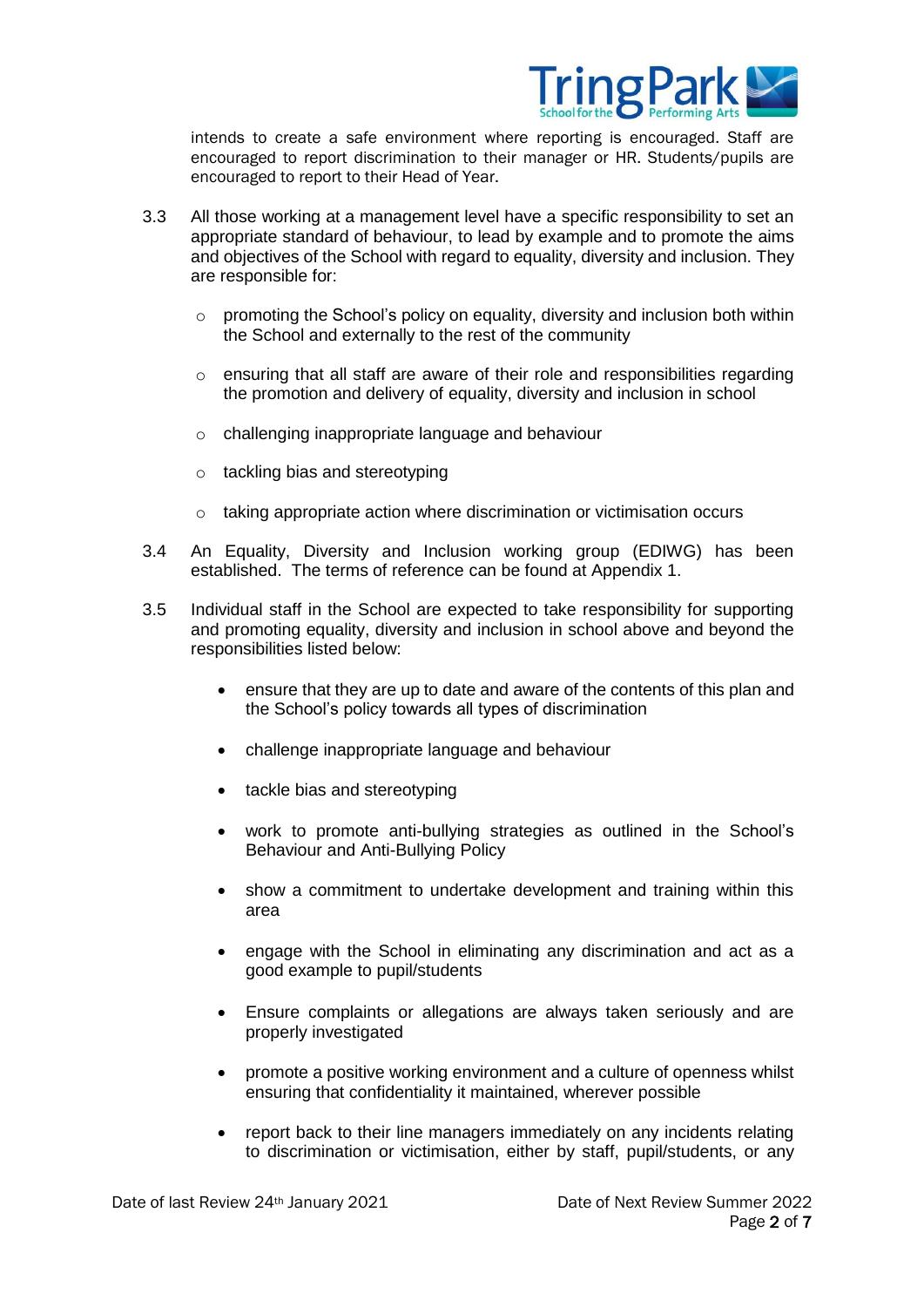

other member of the school community, so that these incidents can be reviewed and action taken where necessary.

- 3.6 Pupil/students at the School will:
	- engage with the School in eliminating any discrimination
	- promote a positive work environment and a positive attitude towards equality, diversity and inclusion when both in school and off the school site
	- report to school staff any incidents of inappropriate language or behaviour, discrimination or victimisation that they know to have occurred
		- o work to promote the anti-bullying strategies outlined in the School's Behaviour and Anti-Bullying Policy
		- o set a good example regarding behaviour and social awareness to younger pupil/students and their peers.
- 3.7 Parents and carers are expected to:
	- familiarise themselves with equality, diversity and inclusion at home
	- attend any relevant meetings/awareness-raising sessions that they are invited to relating to the School's equality, diversity and inclusion policies
	- work with the School to resolve any incident relating to discrimination or victimisation that their child is involved in

3.8 Visitors to the School are expected to:

 respect and follow our equality, diversity and inclusion policies when visiting the School or attending a school event

#### **4 Key Groups at Risk**

- 4.1 While the School recognises that any person or group of people can become victim to discrimination, victimisation or unfair treatment, people may be more at risk of becoming victims of inequality due to:
	- Age
	- Marriage and Civil Partnerships
	- Pregnancy and Maternity
	- Race
	- Disability (temporary or permanent)
		- Educational and related decisions and actions regarding any pupil/students who have some sensory impairment, communication problem or physical handicap, are taken only after consultation with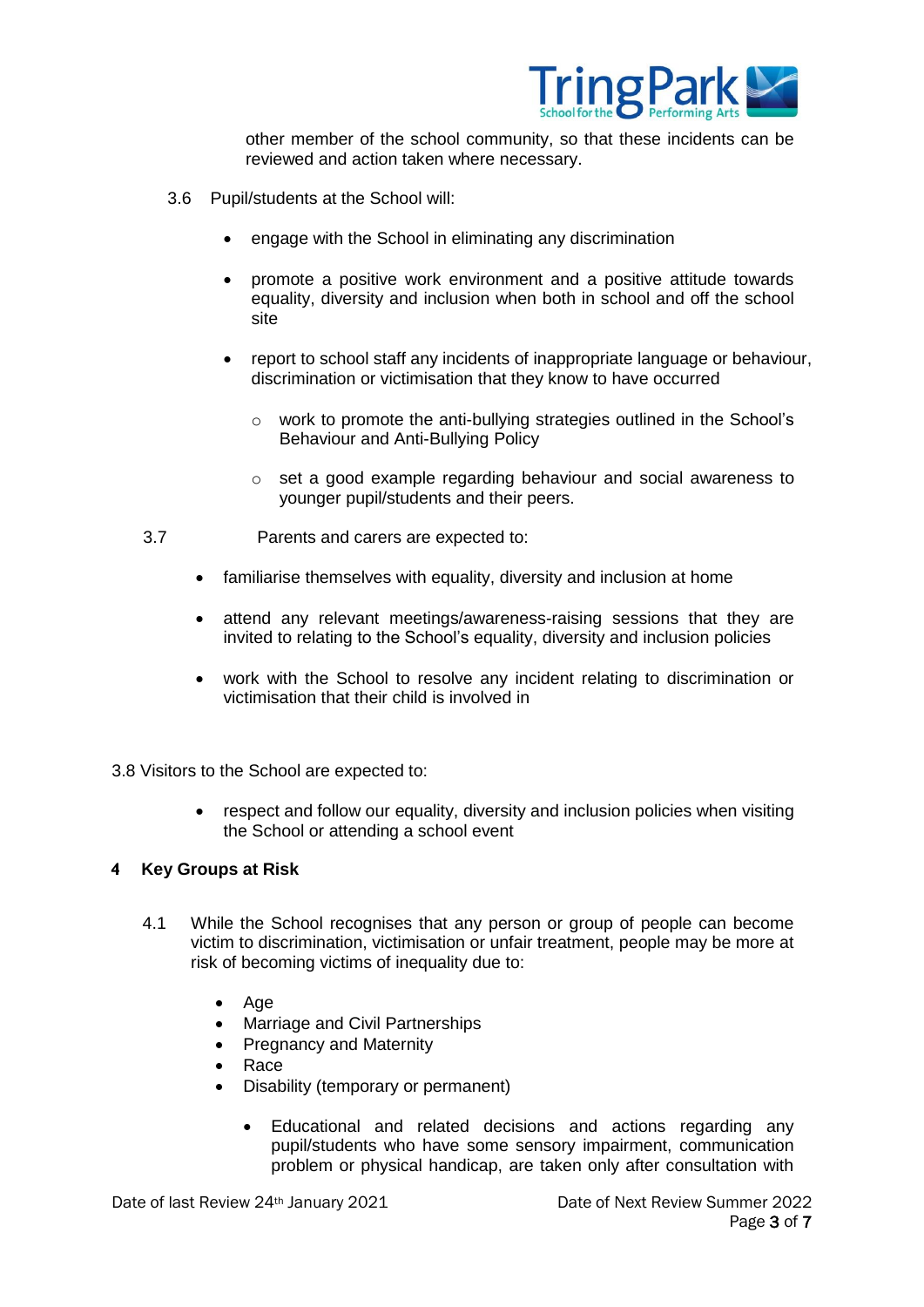

parents, health professionals and staff who have specific responsibility for their pastoral support. The School encourages any such pupil/students to use their normal aids for speaking, listening, reading or writing. In striving to meet individual needs, teachers may provide recommended computational, technological or other facilities, in order to adapt work spaces, equipment, instruments or furniture. The School's accessibility plan, approved by governors in accordance with The Disability Discrimination Act, specifies where adaptations to educational facilities are deemed appropriate.

- You can find all the information about our School's SEN provision including our provision for inclusion in the School's Learning Support Policy and the School's accessibility plan.
- Reasonable adjustments will be made following consultation with a medical professional for staff with a temporary or permanent disability.
- Gender reassignment, sex and sexual orientation

The School will ensure that:

- o All members of the School community are treated equally, regardless of gender, gender reassignment or sexual orientation
- o The School will promote understanding and respect of all these issues through its pastoral tutor programme and PSHE programme
- o Guidance is given on subject choices and careers encouraging pupil/students to consider non-stereotypical opportunities
- o Gender issues are considered when planning all aspects of the curriculum and provision
- Religion or belief
	- The School's policy is that religious studies should be accessible to all pupil/students. The School seeks to make appropriate arrangements to reflect the requirements of different religious faiths. These may include reasonable arrangements to allow for specific acts of religious observance in school.

#### **5 Community Cohesion**

5.1 The School expects all of its pupil/students and staff to act respectfully towards members of the wider community that the School is part of at all times, whether this is part of a structured interaction or an informal interaction within the community.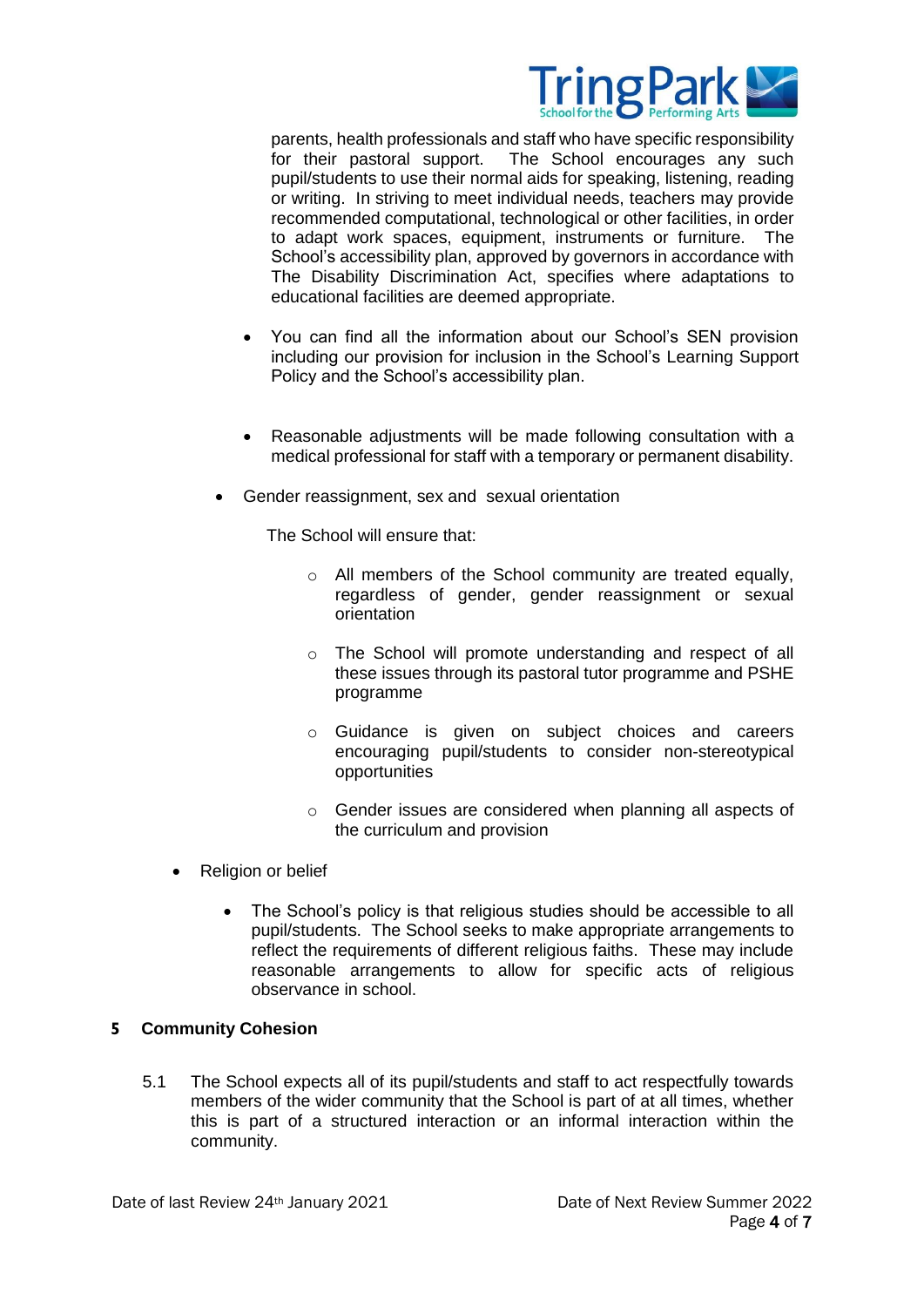

## **6 Inclusion**

6.1 Promoting and practising inclusion in school lessons, around the school site, during all school activities and into the wider community is a key part of developing a positive attitude towards equality and people from different backgrounds. You can find more information regarding our provision for and policy on inclusion for SEND in the School's Learning Support Policy. The School provides internal schemes to support inclusion in lessons and around school.

#### **7 Student Voice**

7.1 Through our support of Student Voice we encourage our pupil/students to have confidence in voicing their opinions and taking responsibility for the world around them. It is important that we teach our children how to engage in mature social interactions and get along with a variety of different types of people. This is developed through student voice by interactions between pupil/students from different year groups, pupil/students and staff, and pupil/students and the wider community. The student council, prefect meetings, School debating teams, pupil voice sessions, pupil/student observers with teacher recruitment and positions of responsibilities such as house captains provide examples of where we value pupil/student voice.

#### **8 Recruitment**

- 8.1 TPS is committed to providing equality of opportunity for all and ensuring that all stages of recruitment and selection are fair. Recruitment and selection procedures will be reviewed on a regular basis to ensure that applicants are not discriminated against on the grounds of race, nationality, gender, religion, age, disability, marital status, pregnancy and maternity or sexual orientation.
- 8.2 TPS acknowledges that unfair discrimination can arise on occasion and so will ensure that the Equality Diversity & Inclusion Policy outlined in this plan is the foundation for all its activities.
- 8.3 Where a candidate is known personally to a member of the selection panel, it will be declared before shortlisting takes place. It may then be necessary to change the selection panel to ensure that there is no conflict of interest and that equality, diversity and inclusion principles are adhered to. More information about our recruitment procedures can be found in the School's recruitment policies.

#### **9 Teaching and Learning**

- 9.1 Strategies should be adopted by all departments to ensure equality, diversity and inclusion across the School in terms of access to courses, resources and support.
- 9.2 Departments should ensure that their learning and teaching methods and resources:
	- depict a world view as seen by all genders and from differing racial or cultural perspectives;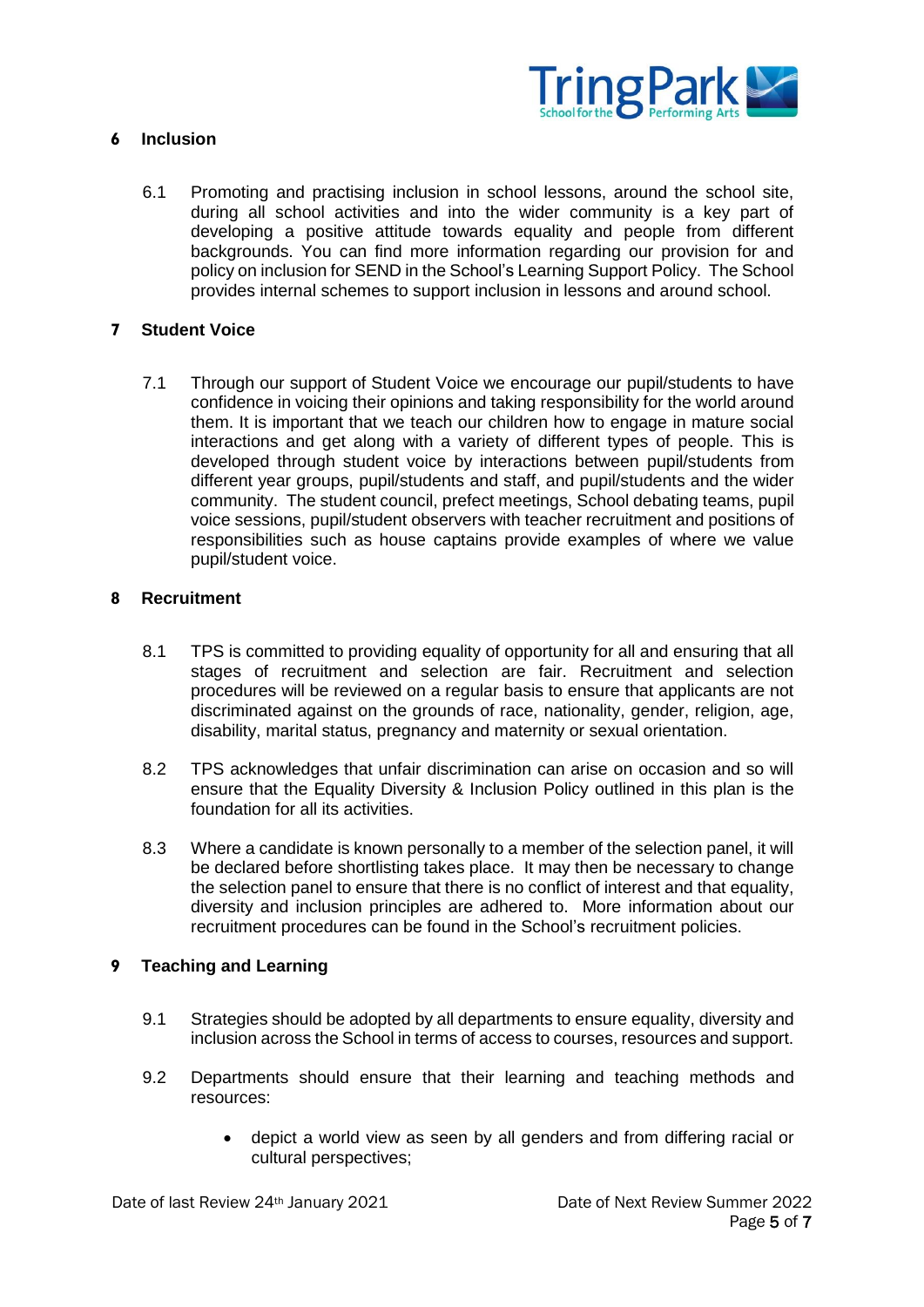

- are factually accurate and use contemporary text, illustrations, maps etc.
- do not stereotype individuals or groups or perpetuate stereotypical ideas;
- show the achievements of all genders, past and present;
- show the achievements and attributes of different societies, past and present;
- do not use caricature:
- accurately reflect the diverse population of Britain today;
- use dialect appropriately and avoid ridicule

9.3 Inappropriate or out-of-date material should be replaced.

#### **10 Pupil/students with English as an Additional Language**

10.1 Curriculum support should be provided where necessary for pupil/students whose first language is not English. The School is fully committed to providing an integrated language support system in the school curriculum.

#### **11 Access to Courses**

- 11.1 The School aims to ensure that:
	- $\circ$  all pupil/students have similar access to the curriculum in each year group, as appropriate;
	- o all pupil/students follow a similar Scheme of Work in each year group, as appropriate;
	- o efforts are made to offer all pupil/students their entitlement to the whole curriculum using a variety of modes of delivery and resources;
	- o the current Schemes of Work satisfy the needs of pupil/students of all abilities, are sufficiently demanding to test the most able pupil/students to the full, and encourage those of average abilities and below to higher levels of achievement;
	- $\circ$  In line with National Policy, parents can withdraw their children from certain elements in the curriculum e.g. aspects of sex education. Please refer to the RSE and PSHE Policy for more information.